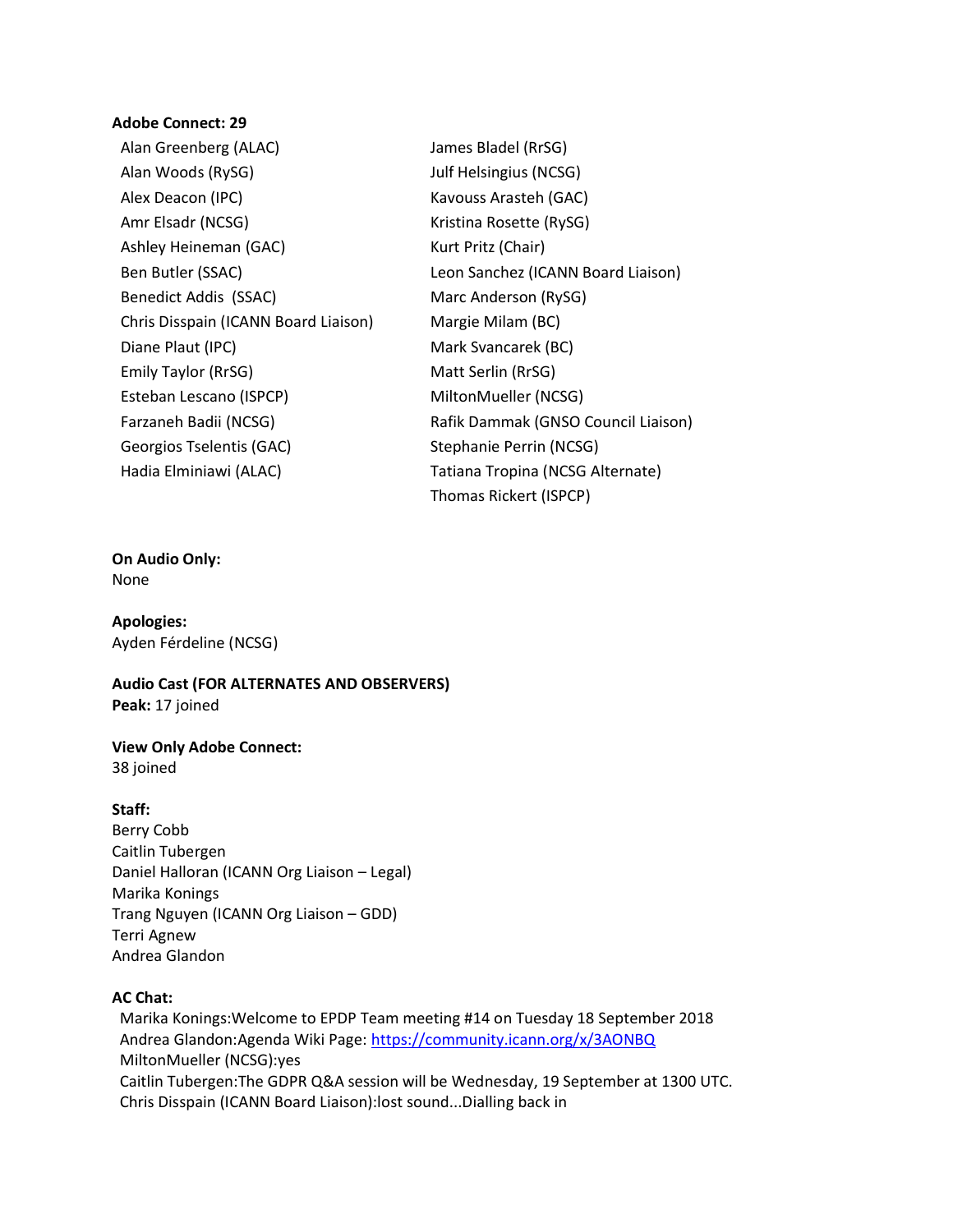Kristina Rosette (RySG):Would it be possible for staff to let us know by EOD today what our meeting times are for next week (8-6? 9-5?, something else)? That will be really helpful for planning purposes. Thanks!

Terri Agnew:@Chris, let us know if a dial out on the telephone is needed.

 Berry Cobb:@Kristina - as of now the F2F agenda times are tentatively set at 09:00 to 18:00 PST for all three days. A full agenda will be sent later in the week.

Kristina Rosette (RySG):@Berry: Thanks!

Alan Greenberg (ALAC):Have others received hotel confirmations for next week?

Farzaneh Badii (NCSG): I have not but I know where it is gonna be! luxurious Double Tree.

 Berry Cobb:Note on the timeline above, the 8 remaining meetings also include the 3 days of F2F. Thus 5 remote meetings prior to Barcelona.

Alan Greenberg (ALAC):Yup, it is indeed. I like it there! Good diner across the street.

Benedict Addis - SSAC:The SSAC are having their workshop in the same hotel, the same week!

Ashley Heineman (GAC):You won't be allowed to leave the EPDP room, Benedict!!!

Ashley Heineman (GAC)::-)

Kavous Arasteh (GAC):Ihave not received support for hotel too

Terri Agnew:We are checking when hotel confirmation emails will be sent.

Diane Plaut (IPC):Can the redline be put up now for everyone to see?

 Thomas Rickert (ISPCP):Can anyone help me understand why a policy estsablished by ICANN should just quote - for most part - the text of the law? I think that Appendix C will likely cause confusion. I would rather add explanatory notes to the policy quoting the respective articles of the GDPR in full. Am I missing something=

Thomas Rickert (ISPCP):?

MiltonMueller (NCSG):Agree Thomas.

 MiltonMueller (NCSG):It's really just an early skirmish over the access issue and I suggest we don't go there until the gating questions are answered

 Chris Disspain (ICANN Board Liaison):@ Thomas, Does it have anything to do with enforcement as policy rather than at law?

 Georgios Tselentis (GAC):@ Thomas my understanding is that the Appendix C has as purpose to clarify the definitions as in the law in the specific context. But this is a question to ICANN who drafted the specs Julf Helsingius (NCSG):Hadia, your microphone is still way too loud

 Thomas Rickert (ISPCP):Chris, that is a good starting point. We need to make GDPR requirements enforceable vis a vis those that might not be governed by GDPR. However, the policy we need to come up with has to adhere to the named principles, so they will (hopefully) be baked into our policy. For other areas, I would prefer to just state that GDPR principles need to be followed and maybe have an explanatory document along with the Policy (but not part of it) that quotes the text of the law,

Mark Svancarek (BC):breaking up

James Bladel (RrSG):can't really hear hadia

 Thomas Rickert (ISPCP):@Georgios - I agree it would be helpful if the authors of the TS could explain why the did what they did. We might not do them justice.

Kavous Arasteh (GAC):The audio is heard with distortion

 Farzaneh Badii (NCSG):I think we just wasted so much time because we keep coming back to the access issue every meeting that we will be even delayed discussing access and not answer gating questions...

 Kurt Pritz:@ Thomas: Could you frame up that question for the Temporary Specification authors? Thomas Rickert (ISPCP):@Kurt - I would have many quesitons for the authors :-). For this section, the question is why they chose to quote the language of the GDPR in several areas of the TS and what benefits these quotes have opposite to making reference to the Articles of the GDPR.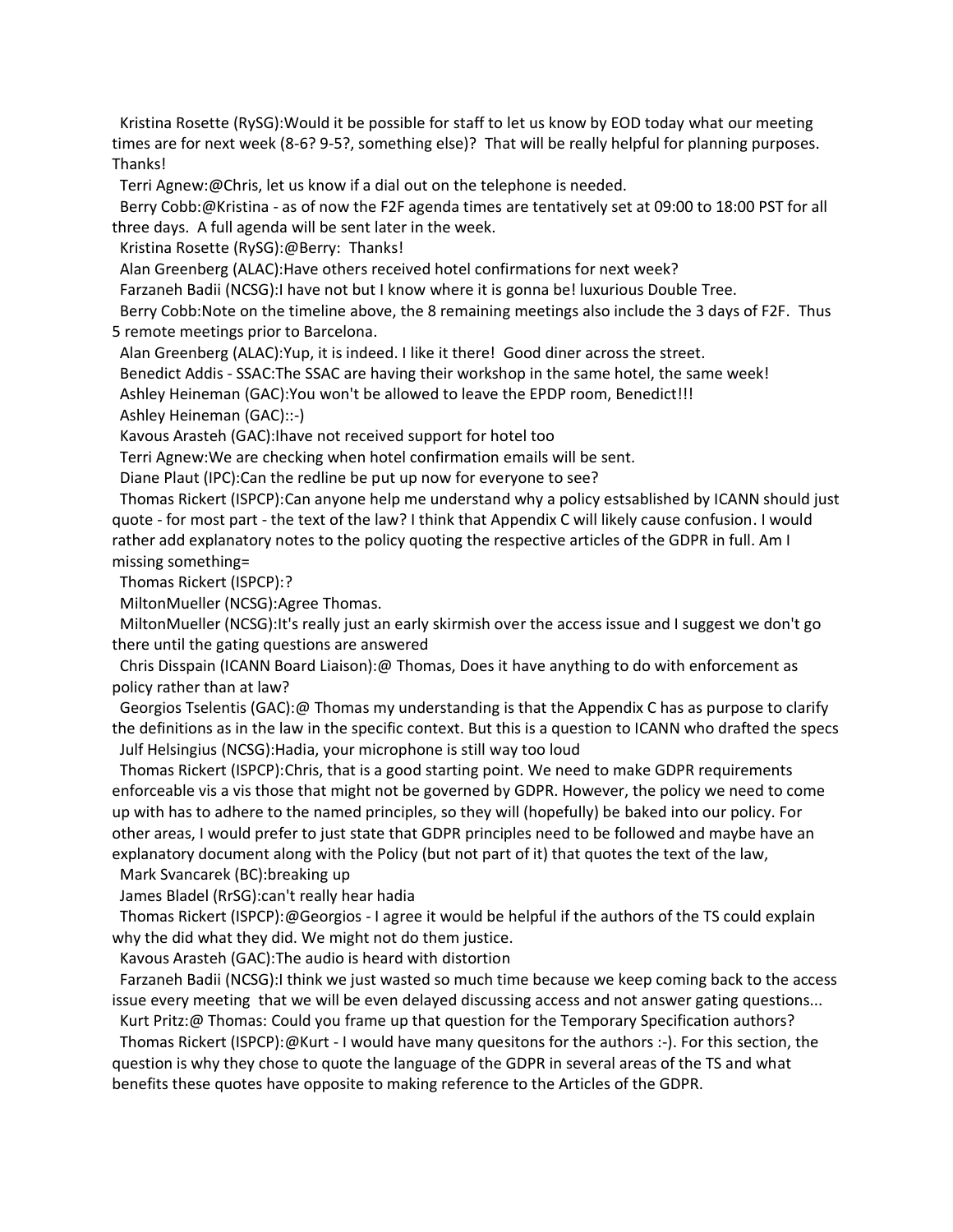Thomas Rickert (ISPCP):@Diane - I do not object to giving visibility to GDPR principles. In fact I think it would be good to explain why certain things are done (or not done). However, I think just quoting (in part not complete quotes) is not the best way foward.

Farzaneh Badii (NCSG):we were discussing data collection purposes ...

Farzaneh Badii (NCSG):now we are arguing over appendix C!

 Thomas Rickert (ISPCP):If we chose to quote, let's quote the law accurately and conclusively (some of the quotes were not complete).

Hadia Elminiawi - ALAC:+1 alan

 Diane Plaut (IPC):I agree and never stated that App. C does not need to be enhanced but is has value it lays out the purposes and bases as required under the GDPR

Hadia Elminiawi - ALAC:I was referring to the gTLD procseesing activities ( The table)

 Margie Milam (BC):Appendix C is not just a recitation of GDPR - a lot of it is rapplied to WHOIS -- so those should be kept

 Thomas Rickert (ISPCP):Wouldn't it be better to ask staff to come up with an advisory paper on what Articles of GDPR are relevant, quote them and offer expalnatory notes for their application?

Alan Greenberg (ALAC):@Kurt, when you agree with "Alan", please specify which!

 Thomas Rickert (ISPCP):...and not make it part of the policy? The law might not be static, while we hope that our policy will last for a number of years.

Kurt Pritz:@alan G - I was agreeing with your recent statement

 Alan Greenberg (ALAC):@Marc, if you are saying "delete App c and replace the SUBSTANTIVE parts" we agree, presuming we can unanimously determine which parts are substantive.

 James Bladel (RrSG):Without tying up the queue, Registrars agree with Marc/Alan/RySG that Appendix C is unnecessary and can be removed.

 Farzaneh Badii (NCSG):this is the third meeting we are talking about appendix C. why? we clearly don't have consensus and it's not a necessary part of our work for the moment. lets move on, lets argue over this later

 Margie Milam (BC):There are provisions that dont appear elsewhere so its still needed, whether as an appendix or in the body of the policc

 Marc Anderson (RySG):@Alan G - I think we aren't far off - I'm not sure how to close the gap all the way, but we aren't talking about removing scope from the working group or removing necissary policy

 Farzaneh Badii (NCSG):We can talk about those provisions if they are a part of gating questions Ashley Heineman (GAC):+1 Margie

Kavous Arasteh (GAC):Margie and Ashley +1

 Farzaneh Badii (NCSG):and then we can talk about access. it is not possible to get things done if we keep coming back to the same issue over and over. really.

 Diane Plaut (IPC):I agree completely - our goal as an EPDP is to support ICANN policy creation - this App. only helps support the Registries and Registrara - in clearly meeting thier legal obligations of making the respective roles clear.

 Farzaneh Badii (NCSG):Diane is there another way to achieve this goal instead of working on the current text of appendix C?

 Mark Svancarek (BC):+1 Margie - staff can identify the non-redundant sections and the group can move on in the meantime

Hadia Elminiawi - ALAC:+1 Margie and Mark staff to identify the non redundant sections

 Farzaneh Badii (NCSG):I think section by section and appendix by appendix focus is futal for this group. we need to work on issues/gating questions then access. arguing over an appendix will not yield any results

Emily Taylor (RrSG):+1 Marc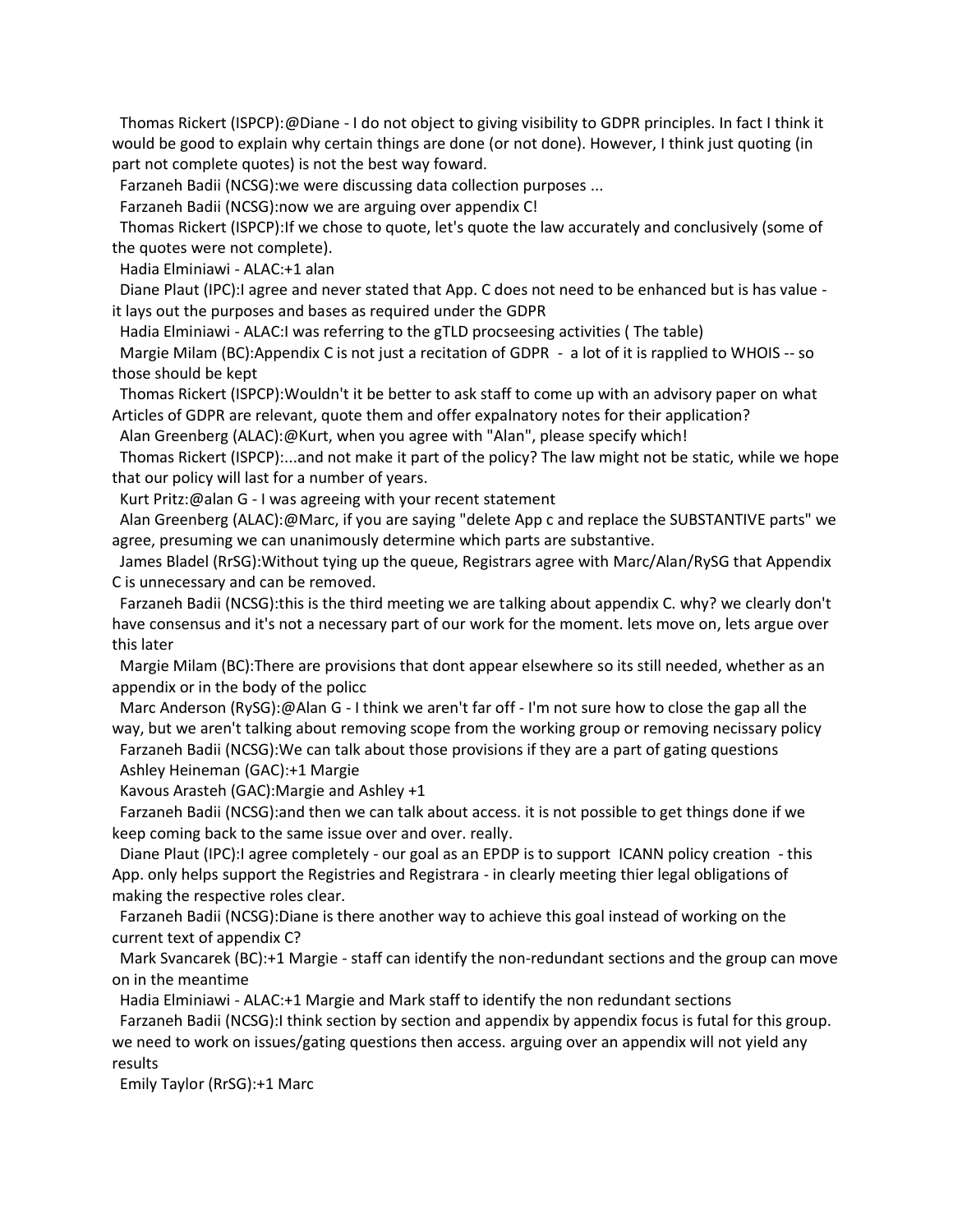Stephanie Perrin (NCSG):When are we going to get to the gating questions that the GNSO Council asked us to address? I agree with everything Thomas has said. The Temp spec, in my view, is wholly inadequate as a policy document. It shows much evidence of being a workaround. However, we are never going to be able to improve upon it if we cannot even get an appendix that basically repeats favorite sections of the law (for those who have never read it)

Stephanie Perrin (NCSG):Removed (was missing from that last clause)

 Emily Taylor (RrSG):We do seem to be talking at cross-purposes sometimes, as the legal obligations imposed by the GDPR are not comparable with consensus policies developed by the ICANN community. The contracted parties face considerable financial penalties if they fail to comply with GDPR.

Farzaneh Badii (NCSG):yes Marc. I agree!!! if we keep working on sections and appendix then a group would bring up one appendix every meeting it will not work out.

 James Bladel (RrSG):Generally agree with Marc. Omitting a principle from the policy doesn't remove our obligation to comply with the same principle in the law. ANd it leaves our contracts vulnerable if the law(s) change(s) at some point in the future.

Amr Elsadr (NCSG):@Marc @James: +1

 Alex Deacon - IPC:@Farzaneh - I'm not sure what "group" you are talking about but I'll note we are talking about appendix C because it was listed as agenda item #3 for todays meeting.

 Ashley Heineman (GAC):Let's do the exercise of seeing what concepts aren't already adressed in the temp spec and then go from there.

 Thomas Rickert (ISPCP):We are arguing about how to structure the document. There is no way to ignore the GDPR principles. We have disagreements whether clauses shall be parrotted in the policy. Why don't we test the water as to who wants the information in and who wants it out.

 Thomas Rickert (ISPCP):If the group leans towards including it, so be it. If it doesn't, let's do the gap analysis and keep the points that are not paraphrasing the law and see whether we want to keep those. Julf Helsingius (NCSG):+1 to Thomas

Ashley Heineman (GAC):Thomas... and add a "why" at the end of your proposal.

Thomas Rickert (ISPCP):@Ashley - sure :-)

Ashley Heineman (GAC):Never mind... you got that in your follow up comment. :-)

James Bladel (RrSG):I think Thomas and Ashley are aligned and on the right track.

 Diane Plaut (IPC):This app yields the results to idenitfy the GDPR roles and clearly lays out the information for citizens who have no privacy law knowledge can read the document and understand as a data subject how and why there personal data is being collected and processed. As Kavous said this is part of our scope here and only support this scope. It does not matter what it is called or where it exists but this is necesaary to include and onyl support ICANN, Registries and Registrara in fulfilling their legal obligations under the GDPR.

 Thomas Rickert (ISPCP):Either way, we should not spend more time on this. This is a good candidate for parking, too.

 Farzaneh Badii (NCSG):whatever issue the appendix is addressing that we need to work on we should include in our work.

Farzaneh Badii (NCSG):I think parking is the best option

 Stephanie Perrin (NCSG):+1 Thomas.. We are wasting precious time arguing about this. Park it, amend it, do something, but let us not keep discussing it. NCSG tried very hard to keep this appendix out, because we knew it would be a giant sinkhole. Turns out to be coming true

Amr Elsadr (NCSG):Very much agree with Milton.

Farzaneh Badii (NCSG):Agreed

Mark Svancarek (BC):Yes, let's move on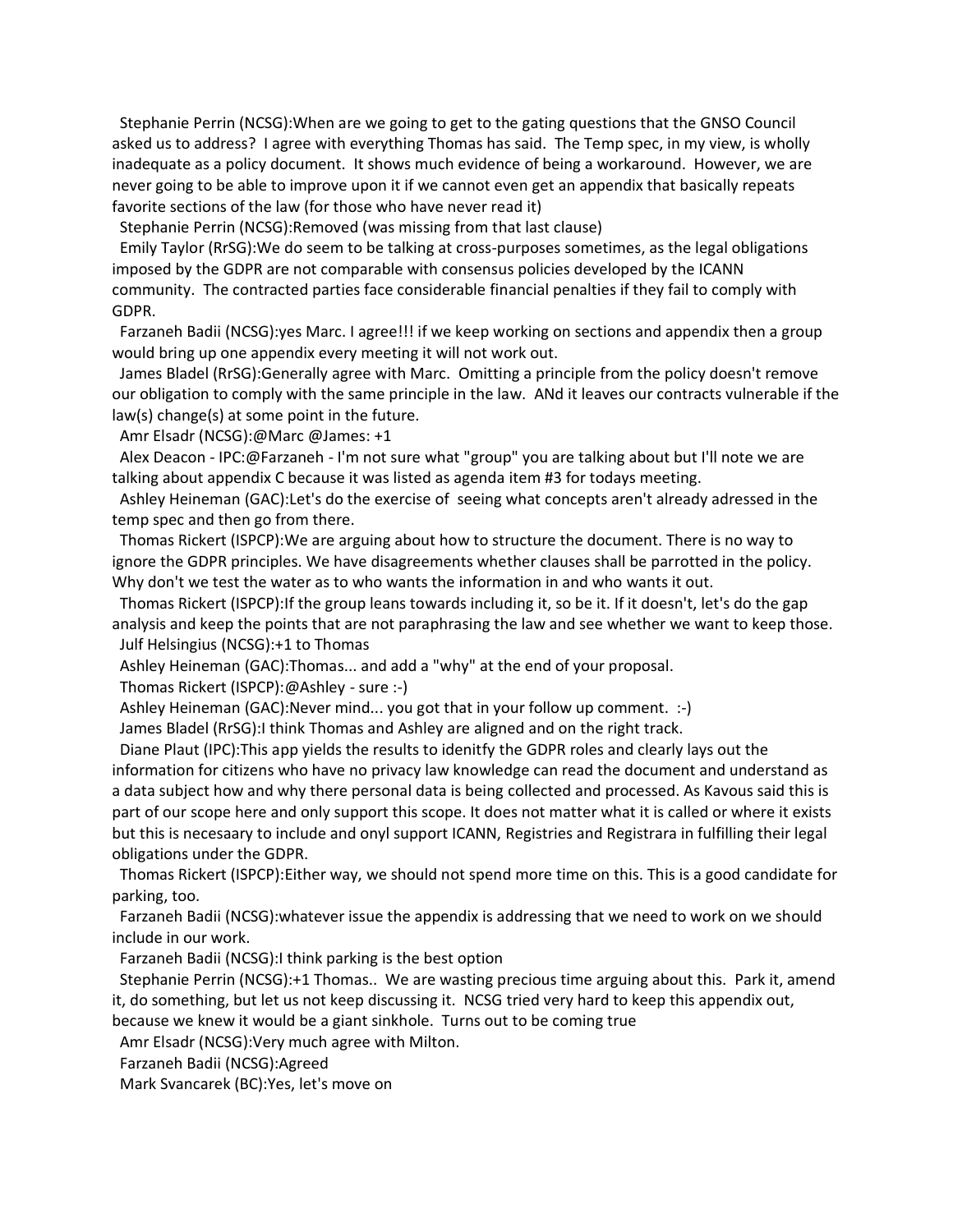Farzaneh Badii (NCSG):drop it doesnt mean to remove it. we should just see if it is relevant to our various gating questions and later on to access part

 Stephanie Perrin (NCSG):To anyone familiar with data protection law, these are no brainer clauses here.

 Ashley Heineman (GAC):FWIW - I don't agree with dropping or parking for the EPDP. What I do agree with is doing some homework and comeback after that.

 Farzaneh Badii (NCSG):we have been doing homework for three weeks Hadia we are not getting anywehre

Ashley Heineman (GAC):(Ashley)

Ashley Heineman (GAC)::-)

Farzaneh Badii (NCSG):oh sorry Ashley my eyes are failing me today

 Mark Svancarek (BC):I think repetition of the purposes is fin e if the separation makes the issues more clear

Mark Svancarek (BC):(which I think it will)

Alex Deacon - IPC:Agree with this new format - lets work thru each in order (a, b, c, d)

 Thomas Rickert (ISPCP):I see this more as a thought exercise to be clear on who wants what. Once we establish that Rrs, Rys and ICANN pursue joint purposes, you can group them together.

Thomas Rickert (ISPCP):But first you need to establish who wants what.

Thomas Rickert (ISPCP):So in fact no big disagreement with Benedict :-)

 MiltonMueller (NCSG):Disagree with Benedict and agree with Thomas that we need to be clear on who needs what (not who "wants" what)

MiltonMueller (NCSG)::-)

Benedict Addis - SSAC:Milton the problem with that approach is that we inevitably get into a

subsequent argument of who needs what for what purpose ... and how the data is processed. That way we get into a 3rd matrix

MiltonMueller (NCSG):that's exactly what we should be doing, Benedict

Farzaneh Badii (NCSG):you mean "access" Benedict I believe.

Alex Deacon - IPC:there could be 4th axis also - lawfulness of processing.

MiltonMueller (NCSG):Right, confusing access with purpose again....and again....and again

 Benedict Addis - SSAC:Milton my understanding is that there's no specific 'access' discussion to be had under GDPR

 James Bladel (RrSG):I appreicate the sentiment, but not sure the EU authorites would agree that "we're all in this together". :)

Ashley Heineman (GAC):agree with Alan G.

 Benedict Addis - SSAC:@Milton Processing follows from the purposes we define here no? MiltonMueller (NCSG):yes

MiltonMueller (NCSG):ICANN purposes are the general "we are all in this together" ones you are searching for - but those purposes are limited by its mission

Farzaneh Badii (NCSG):Benedict I have multiple times read and posted the WP29 guidelines about this. why does it keep being ignored

MiltonMueller (NCSG):and it's mission is narrow

 Benedict Addis - SSAC:@Farzaneh because I'm just one person trying desperately to keep up with all this ?!

 Thomas Rickert (ISPCP):In my view, the aim of this table is ONLY to establish who is pursuing what purposes. Let's work on legal basis, rationale and other questions in the data matrix and then link back to this document to match (if possible) the processing activities in the data matrix with the purposes (which might need to be refined or narrowed as the case may be). Hence, the language in this list of purposes is provisional only.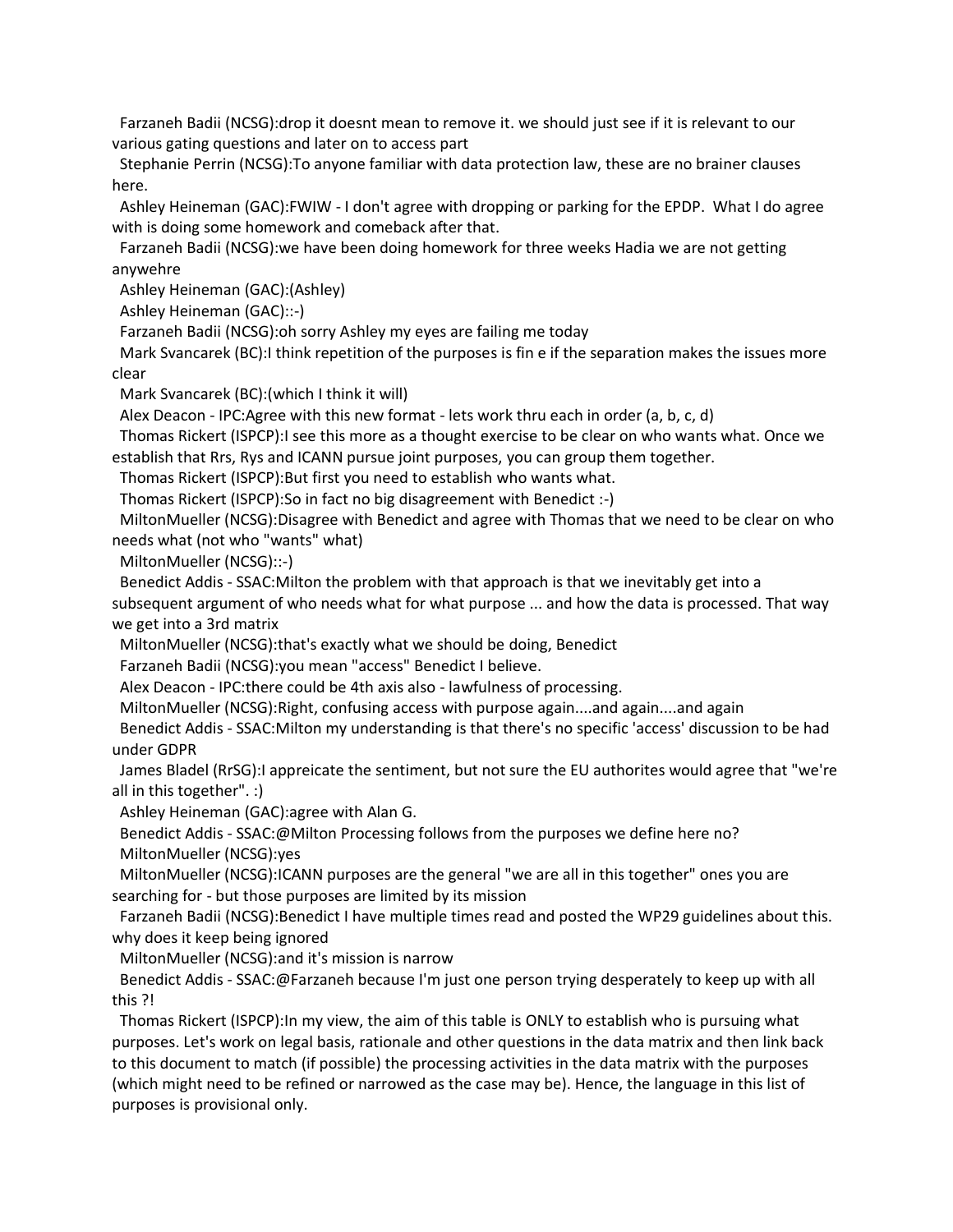Alan Greenberg (ALAC):There may be SOME elements that are unique to some parties.

 MiltonMueller (NCSG):hooray for Benedict for drawing bright line between purposes and interests Mark Svancarek (BC)::)

Georgios Tselentis (GAC):+1 Thomas

Matt Serlin (RrSG):+1 Alan W

 Alex Deacon - IPC:I'll note that In the July 5 Letter from Jelinek to Marby, the EDPB states "There are processing activities determined by ICANN, for which ICANN, as well as the registrars and registries, require their own legal basis and purpose, and then there are processing activities determined by third parties, which require their own legal basis and purpose".

Farzaneh Badii (NCSG):oh that phone ring reminds me of my parents home. long ago :)

 Ashley Heineman (GAC):I agree that third party interest are seperate. However, folks seem to ignore that ICANN has responsibilities under its bylaws for te collectinon of certain data. To be clear, the detailed specific interests of third parties should be a seperate exercise, but the 4.4.9 and 4.4.8 (in a hopefully agreed to manner) fit within ICANN's purpose.

 Farzaneh Badii (NCSG):yes third party purpose for access can be discussed. you don't need to establish your purposes now to have access later

Thomas Rickert (ISPCP):@Alex - agreed. But let's do that in the other document.

 Amr Elsadr (NCSG):I don't even understand why third-part interests are being considered at this point. I thought we were considering purposes for collection and other purposes, but not access/disclosure at this point. Are there any third-party legitimate interests (or even purposes) that are applicable and relevant to this exercise?

 James Bladel (RrSG):But even if we indulge this, we end up with a policy/contract that isn't enforceable.

Chris Disspain (ICANN Board Liaison):foum

Kavous Arasteh (GAC):Ashley +1

Diane Plaut (IPC):Agree Ashley -

 Stephanie Perrin (NCSG):Emily is making a very valid point. IF ICANN wants to take the responsibility, as a controller, for its over-reaching bylaws, then fine.

 Amr Elsadr (NCSG):Aren't both controllers and processors both liable anyway? From a solely liability perspective, is there a purpose in making distinctions?

 Alex Deacon - IPC:@thomas - just to be clear - what is the "other document" you reference? The one with the data elements?

Thomas Rickert (ISPCP):Correct, Alex

 MiltonMueller (NCSG):Teh voice of "ICANN" is the bylaws and specifically the mission and core values Margie Milam (BC):Agree with James - we need ICANN's voice !

 Alan Woods (RySG):@Amr ... moreso under the GDPR yes. but the Controller still bears the brunt of it. Kavous Arasteh (GAC):Chris, what do you mean by "foum"

Matt Serlin (RrSG):well said James...

 Thomas Rickert (ISPCP):I think we can better do the run throught the catalogue of Art 6 I and test Art 5 with the data elements in question in front of us.

Thomas Rickert (ISPCP):Talking purposes in isolation is difficult.

Diane Plaut (IPC):agree, well said James

Chris Disspain (ICANN Board Liaison):Sorry Kavouss...Typring in the wrong window

Ashley Heineman (GAC):I think we are talking past each other as well...

 Alan Woods (RySG):Also, there is also a requirement for processor to refuse to do the actions which are not lawful, and to tell their controller that .. .and this would grind the DNS to a halt aas far as I'm concerned

Stephanie Perrin (NCSG):DId I miss a call yesterday?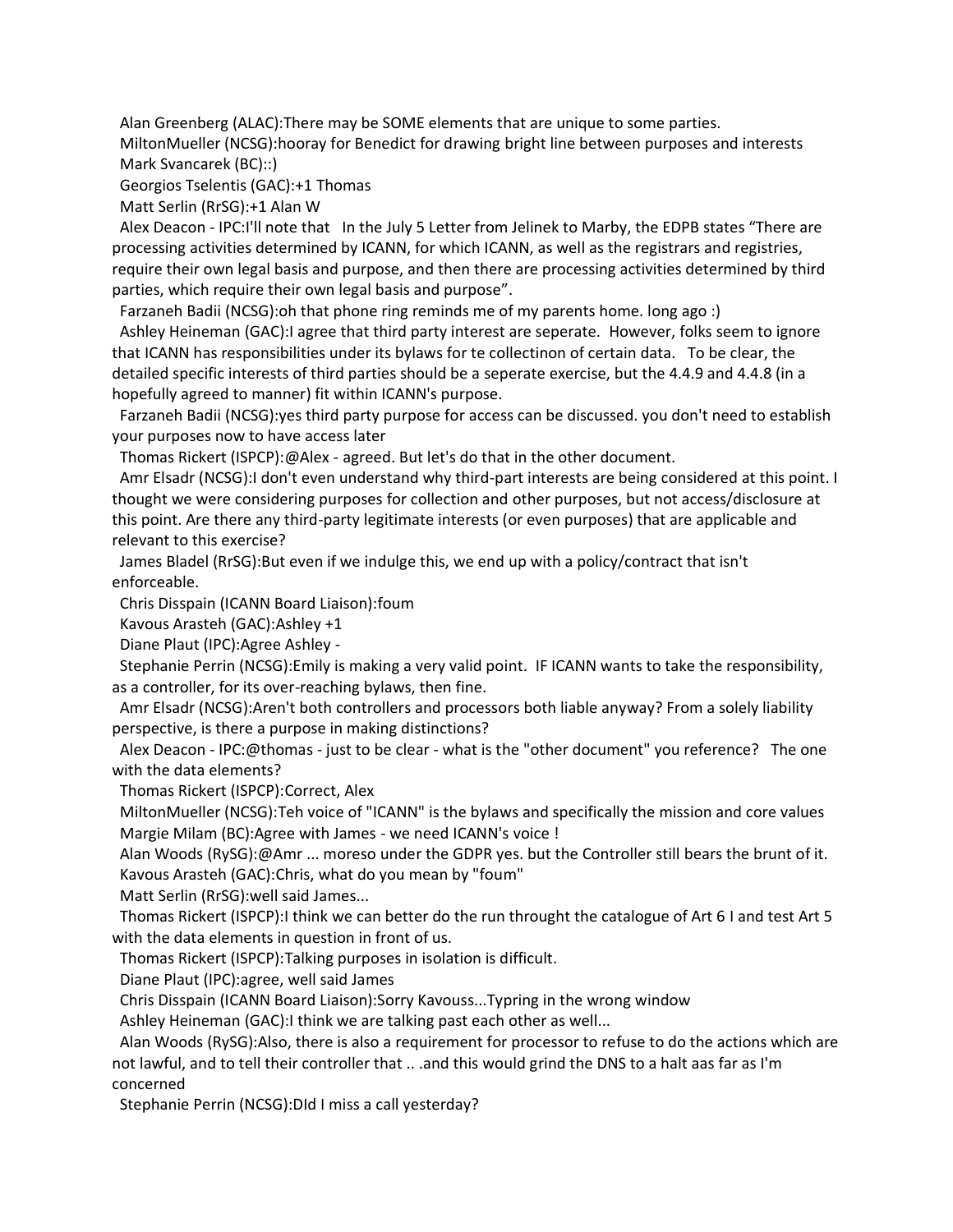Alex Deacon - IPC:@thomas - ok - then lets get to work on purposes for registrars, registries and ICANN...and see where we end up.

Julf Helsingius (NCSG):It would be great if those conversations were on the mailing list

 Thomas Rickert (ISPCP):I woiuld not go further than establishing here who pursues what purposes. James Bladel (RrSG):@Kurt - Correct. I think that's missing.

 Stephanie Perrin (NCSG):We have tried and tried to find out what ICANN's position is on this. All we get is a blog.

 Chris Disspain (ICANN Board Liaison):Kurt...Can't be anythign wrong with having senior staff talk...You can always ignore what thye say

Kristina Rosette (RySG):+1 James.

Chris Disspain (ICANN Board Liaison):Seems like a good idea from James

 Farzaneh Badii (NCSG):ICANN has a limited mission. you can try and interpret every clause in the bylaws as ICANN purpose and mission but it's not accurate

 Chris Disspain (ICANN Board Liaison):I think you would need to frame the 'ask' well and I'd be happy to help in any way to make that happen

 Stephanie Perrin (NCSG):If ICANN's purpose for collecting registration data is to facilitate law enforcement's cross border access to personal data, then fine. Let's have them take the responsibility for that.

 Kavous Arasteh (GAC):There are valid elements in the 4.4 original and in the proposal made several important elements were deleted

 Chris Disspain (ICANN Board Liaison):And it might be useful to remember that the current ICANN bylaws are the rpoduct of the CCWG and the CCWG's independt lawyers

Farzaneh Badii (NCSG):yes

Thomas Rickert (ISPCP):@Chris, they are great, aren't they?

Thomas Rickert (ISPCP)::-)

Stephanie Perrin (NCSG):It cannot be the purpose of a registry or registrar, because as companies resident in countries, they have to comply with national law. That includes constitutional rights.

Tatiana Tropina (NCSG):Thomas :-)

Chris Disspain (ICANN Board Liaison):I should have also listed me and Becky!

Farzaneh Badii (NCSG):great point Chris. and it was crafted to keep ICANN mission limited

Tatiana Tropina (NCSG):and we had tons of community discussions about the mission

Tatiana Tropina (NCSG):when the bylaws were drafted

Chris Disspain (ICANN Board Liaison):Agree Farzaneh

Chris Disspain (ICANN Board Liaison):Afree Tatiana

Chris Disspain (ICANN Board Liaison):Or even agree

 Tatiana Tropina (NCSG):I was wondering why you agree with Farz and aFree with me. Probably a different degree of ag(f)reement...

Chris Disspain (ICANN Board Liaison)::-)

 Margie Milam (BC):Can Dan Halloran be the voice of ICANN on this group and be more active? Farzaneh Badii (NCSG):what were the questions we were addressing? question a1. a2?

 Farzaneh Badii (NCSG):ICANN org is not a mission setter. community set the mission, it's narrow and should be interpreted narrowly.

 MiltonMueller (NCSG):No, neither Dan nor anyone else can say what ICANN's purposes are - the bylaws are the will of the community not the staff

 Chris Disspain (ICANN Board Liaison):I suggest that if you want to pursue James' idea then we get a note of the hypothesis, send it to me and León and we will put it to the GDPR caucus to see if we can get relevant staff to address or debate in LA next week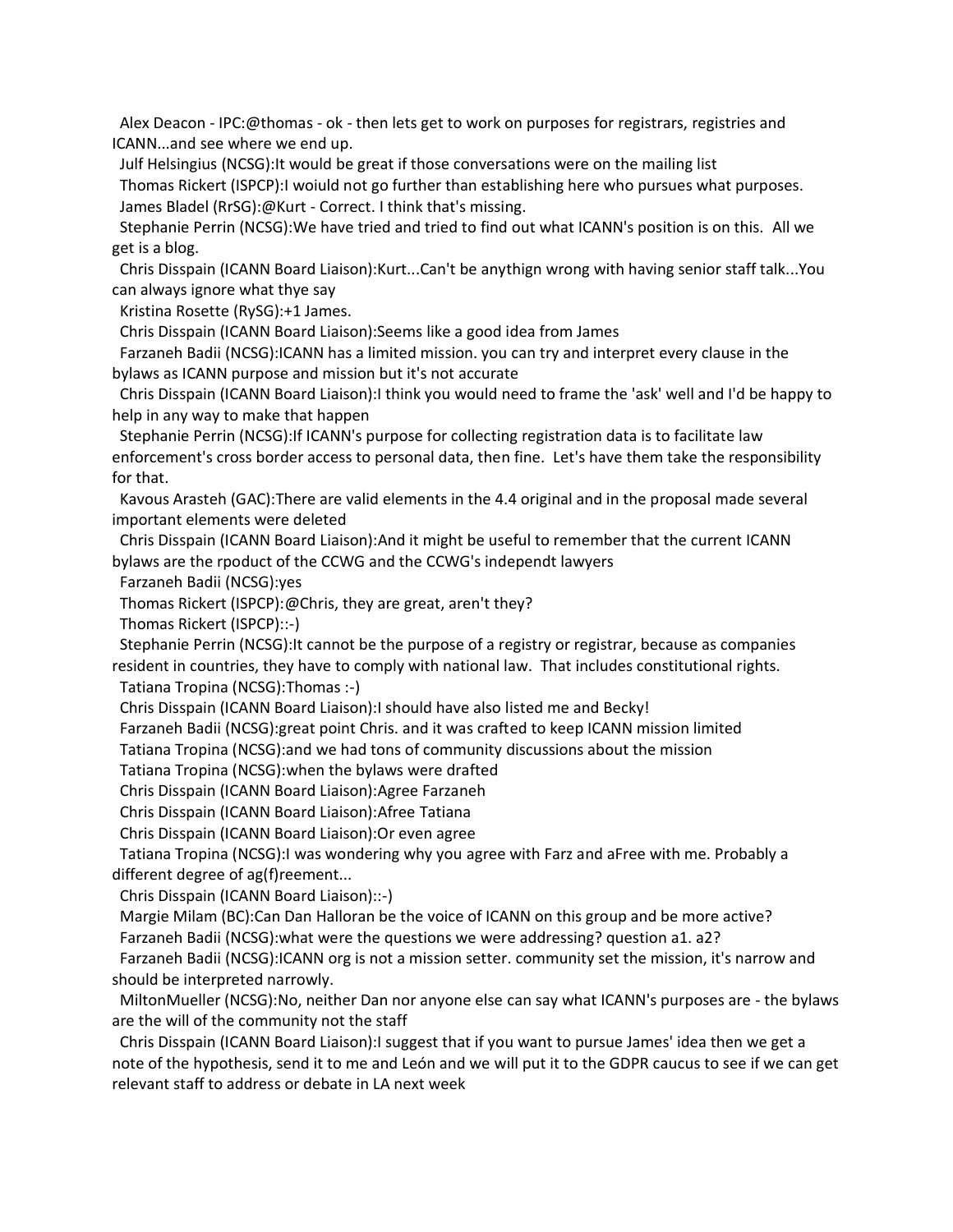Stephanie Perrin (NCSG):Somehow I don't recall the CCWG doing a DPIA on those bylaws, but maybe I missed something. I was only skulking...

 Chris Disspain (ICANN Board Liaison):@Milton, I don't think that was James' point Mark Svancarek (BC):In the future we should use a bigger font on the chart Stephanie Perrin (NCSG):+1 Mark

Amr Elsadr (NCSG):@Mark: you should be able to zoom in on your monitor.

MiltonMueller (NCSG):@Chris, I was responding to Margie not James

 Chris Disspain (ICANN Board Liaison):And the fact that the by-laws are the will of the community should not prevent staff from offering opinion on their interpretation or on any prpose they may feel ICANN has on GDPR...

Stephanie Perrin (NCSG):Where is the column for the Registrant's purpose?

Chris Disspain (ICANN Board Liaison):@ Milton...Apologies..

 Farzaneh Badii (NCSG):well I can't see anything today but I don't think anyone can see this chart Stephanie Perrin (NCSG):I believe I brought this up the last time. The registrant is a major actor in this data sharing exercise, they have a purpose in providing the data.

 Emily Taylor (RrSG):@Chris Thanks for the offer. I agree with you that it would be useful to have the 'voice of ICANN' in this debate, as the key driver for the collection and publication of WHOIS is the interest(s) of third parties as outlined in the bylaws

 Thomas Rickert (ISPCP):Stephanie - there is a comment on that in the table. I guess the issue is that the controller will be responsible for the processing and thereby for the purposes. It is difficult to imagine that the data subject itself shall assume responsibility for the processing of data. Makes sense?

 Marika Konings:Please note that this chart was also attached the email with the other materials. Kavous Arasteh (GAC):Kurt , my question on why half of the essencial elements from 4.4.2 were deleted?

MiltonMueller (NCSG):the chart is available on the wiki, no?

 MiltonMueller (NCSG):oh i seem Maraika bet me to the punch, the doc is available on the email. Don't try to look at it here.

 Alan Greenberg (ALAC):And attached to the agenda Marika sent out last night (my time) MiltonMueller (NCSG):\*Marika

Marika Konings:@Milton - yes, also posted here: <https://community.icann.org/x/3AONBQ>

Stephanie Perrin (NCSG):Sure Thomas. As long as, sometime in a land far away, we get to ponder

which aspects of this processing the registrant can reasonably object to, and still get a domain name. Ashley Heineman (GAC):+1 Alex

 Farzaneh Badii (NCSG):it is about access. yes. we made all these meetings about access. while charter explicitly said before answering the gating questions dont go there.

Diane Plaut (IPC):Thank you Alex for that clear statement

 Ashley Heineman (GAC):Disclosure/Access is not out of scope. The \*process\* by which to allow access is what is to be discussed after the gating questions.

 Farzaneh Badii (NCSG):it is unfortunate. becasue we are going to get sidetracked and we will not discuss gating questions, and we will have delays in discussing access even .

Farzaneh Badii (NCSG):no one said it's out of scope

MiltonMueller (NCSG):@Thomas - we MIGHT get sidtracked??? :-)

 Farzaneh Badii (NCSG):but gating questions have to be answered. we are not answering them. every meeting has turned into an access meeting. groups send letters to ICANN for an interim access mechanism and here they keep taking us away from discussing issues including access

 Ashley Heineman (GAC):there are indication that it cannot be discussed as a processing point until the gating questions are dealt with , but disclosure/access in the general sense are within the gating questions. Do you agree?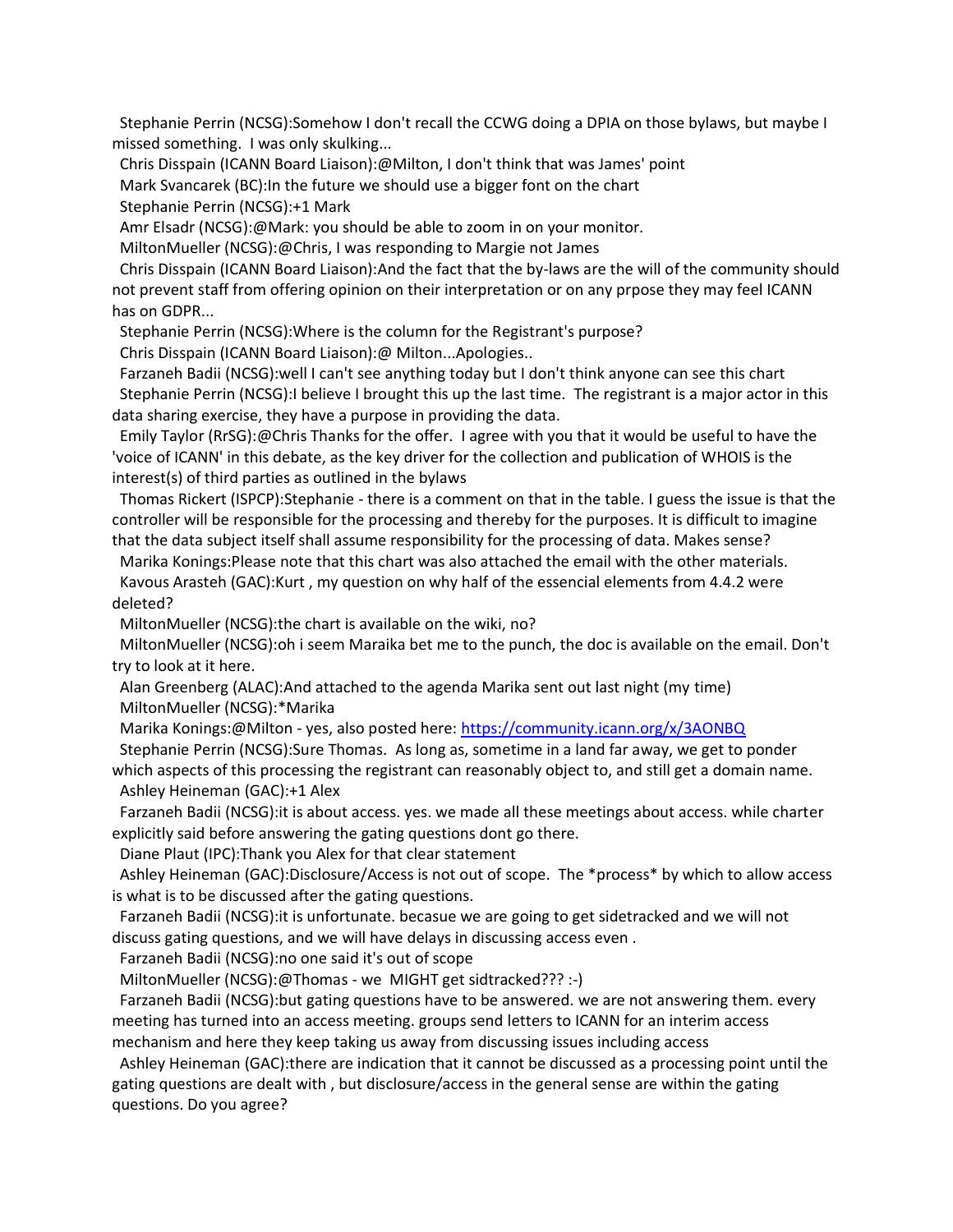Kavous Arasteh (GAC):Alan +1

Ashley Heineman (GAC):Sorry.. that last statement wasn't very clear.

 Farzaneh Badii (NCSG):ok Ashley. but if you want to set ICANN purpose for data collection based on access and disclosure we will have to expand ICANN mission and we should not

Kavous Arasteh (GAC):Ashley +1

Margie Milam (BC):what section are we talking about

MiltonMueller (NCSG):eyeroll

Kavous Arasteh (GAC):Margie, every thing and nothing

 Ashley Heineman (GAC):I think we are talking about two seperate things Farzaneh. Perhaps a conversation better left for LA.

Alan Woods (RySG):genuine question . When does ICANN contact the regsitrant?

MiltonMueller (NCSG):It doesn't. He is talking about third partie iterests again

Alan Woods (RySG):ahhh

Farzaneh Badii (NCSG):what are we doing? going over the comments?

 Chris Disspain (ICANN Board Liaison):@ Emily, thanks. Over to Kurt to see whether this is worth pursuing....

Mark Svancarek (BC):makes sense

Alex Deacon - IPC:@milton - because I was aksed to discuss the new x's . If we are going vertically then it can be discsussed later.

 Benedict Addis - SSAC:@Milton ICANN interests are sometimes served by third party processing of data. This is the point that Ashley made in her email.

Farzaneh Badii (NCSG):I have responded to that email

Kavous Arasteh (GAC):Benedict+1

 Ashley Heineman (GAC):I think Benedict is referrng to Laureen's email, which quotes the bylaws and makes a clear justification/rational for the proposed 4.4.9.

James Bladel (RrSG):Are we talking about transfers now?

MiltonMueller (NCSG):we're talking about what data needs to be collected

Farzaneh Badii (NCSG):not identifying ...

Benedict Addis - SSAC:@Ashley sorry yez

Farzaneh Badii (NCSG):contacting. not identifying.

 MiltonMueller (NCSG):UDRP requires contacting the registrant, not "identifying" as I undertand it Benedict Addis - SSAC:@Milton correct

Kavous Arasteh (GAC):before contacting one should identify the one who wishes to contact

 Farzaneh Badii (NCSG):for transfer purposes the registrars have to identify but that doesn't relate to data elements in WHOIS! we are not collecting drivers license are we

Farzaneh Badii (NCSG):no Kavous. I very much respectfully disagree

Kavous Arasteh (GAC):TKS

 MiltonMueller (NCSG):Whois data verifies the owner of the domain in an authoritative sense James Bladel (RrSG):That's how transfers USED to work....

Benedict Addis - SSAC:James +1

 Benedict Addis - SSAC:Unfortunately, the current implementation of transfers is weaker and offers less security to the registrant

Alan Greenberg (ALAC):Yes, I was refering to how the data has traditionally been used.

Emily Taylor (RrSG):+1 James

 Alan Greenberg (ALAC):@Benedict, but curiously we are told that there are fewer problems! MiltonMueller (NCSG):Correct @Benedict - what is necessary vs what is "wanted"

 Benedict Addis - SSAC:@Alan yes, but it's amenable to a sensible technical solution. We don't have enough data yet to determine whether there are more or less problems post GDPR. Probably both!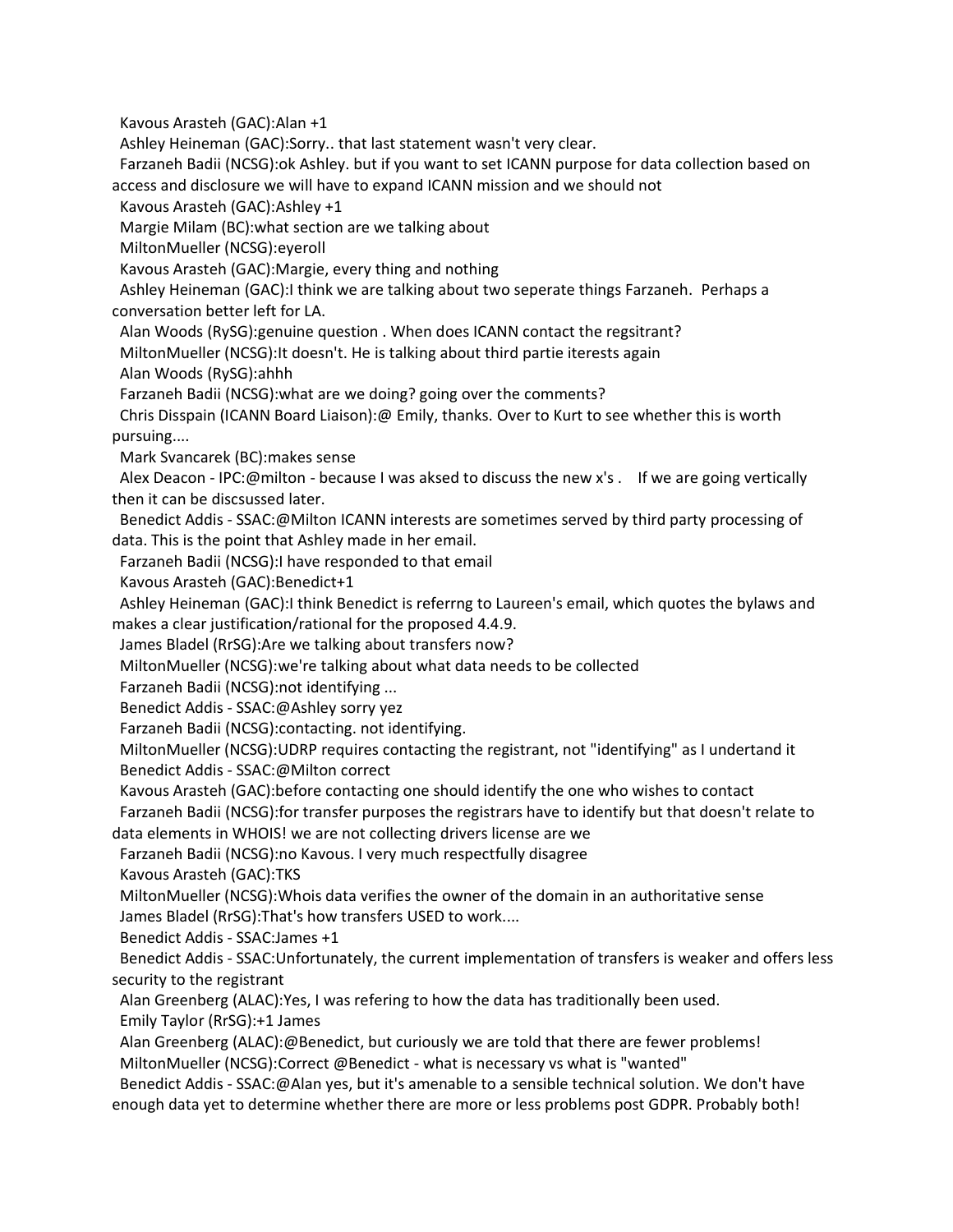MiltonMueller (NCSG):Who was the author of the Temp Spec?

Farzaneh Badii (NCSG):I guess ICANN legal

Farzaneh Badii (NCSG):JJ?

MiltonMueller (NCSG):well maybe we just don't need whois at all ;-)

Farzaneh Badii (NCSG):oh maybe their lawyers that are taking registrars to court in Europe

 Alan Greenberg (ALAC):@Milton, we do NOT need WHOIS at all - FOR SOME THINGS. But for better or worse, there are other things for which we do need it (or something comparable) .

 Farzaneh Badii (NCSG):BEnedict enlighten me. I think SSAC wants to identifying pattern of registration and not a person. right?

 Chris Disspain (ICANN Board Liaison):The temp spec was drafted by ICANN legal and the Board caucus team were closely involved

 Stephanie Perrin (NCSG):ONce again, if we were approaching this whole compliance with GDPR issue from a logical data protection perspective, we would have a data map of all registrant data processing. Then we would address the various areas, with a DIDP. I refer those who are unfamiliar

with this process to the excellent book by David Wright and Paul de Hert on the subject [\(https://urldefense.proofpoint.com/v2/url?u=https-](https://urldefense.proofpoint.com/v2/url?u=https-3A__www.springer.com_us_book_9789400725423&d=DwIFaQ&c=FmY1u3PJp6wrcrwll3mSVzgfkbPSS6sJms7xcl4I5cM&r=k7uKdjSb7_ZjItyVqrCYHo_rKms9SFxlmbYEJqG-y9I&m=HHqH-NPoORwgOKhr8x_DmhF-6Y40HYlXO1Zp52gTvAw&s=LZAfgOr7jcL2ylyAwMhABpUl_3-fT7wI2XCvfK0TyiE&e=)

[3A\\_\\_www.springer.com\\_us\\_book\\_9789400725423&d=DwIFaQ&c=FmY1u3PJp6wrcrwll3mSVzgfkbPSS6s](https://urldefense.proofpoint.com/v2/url?u=https-3A__www.springer.com_us_book_9789400725423&d=DwIFaQ&c=FmY1u3PJp6wrcrwll3mSVzgfkbPSS6sJms7xcl4I5cM&r=k7uKdjSb7_ZjItyVqrCYHo_rKms9SFxlmbYEJqG-y9I&m=HHqH-NPoORwgOKhr8x_DmhF-6Y40HYlXO1Zp52gTvAw&s=LZAfgOr7jcL2ylyAwMhABpUl_3-fT7wI2XCvfK0TyiE&e=) [Jms7xcl4I5cM&r=k7uKdjSb7\\_ZjItyVqrCYHo\\_rKms9SFxlmbYEJqG-y9I&m=HHqH-NPoORwgOKhr8x\\_DmhF-](https://urldefense.proofpoint.com/v2/url?u=https-3A__www.springer.com_us_book_9789400725423&d=DwIFaQ&c=FmY1u3PJp6wrcrwll3mSVzgfkbPSS6sJms7xcl4I5cM&r=k7uKdjSb7_ZjItyVqrCYHo_rKms9SFxlmbYEJqG-y9I&m=HHqH-NPoORwgOKhr8x_DmhF-6Y40HYlXO1Zp52gTvAw&s=LZAfgOr7jcL2ylyAwMhABpUl_3-fT7wI2XCvfK0TyiE&e=)[6Y40HYlXO1Zp52gTvAw&s=LZAfgOr7jcL2ylyAwMhABpUl\\_3-fT7wI2XCvfK0TyiE&e=\)](https://urldefense.proofpoint.com/v2/url?u=https-3A__www.springer.com_us_book_9789400725423&d=DwIFaQ&c=FmY1u3PJp6wrcrwll3mSVzgfkbPSS6sJms7xcl4I5cM&r=k7uKdjSb7_ZjItyVqrCYHo_rKms9SFxlmbYEJqG-y9I&m=HHqH-NPoORwgOKhr8x_DmhF-6Y40HYlXO1Zp52gTvAw&s=LZAfgOr7jcL2ylyAwMhABpUl_3-fT7wI2XCvfK0TyiE&e=)

Thomas Rickert (ISPCP):I think it can be deleted.

Thomas Rickert (ISPCP):Yes.

Thomas Rickert (ISPCP):I

Kavous Arasteh (GAC):Then the drafter needs to describe the rationale for each para.

Amr Elsadr (NCSG):Yes to deleting it.

James Bladel (RrSG):Zone files shouldn't contain private data.

Emily Taylor (RrSG):@James they don't.

 Emily Taylor (RrSG):We do regular work with the zone files, looking for IDNs and there is only domain + NS data

Kavous Arasteh (GAC):I do not agree with deletion

 Alan Greenberg (ALAC):It has been claimed that your choice of dns server is a personal choice, but it is one that is necessary for the domain to work.

Julf Helsingius (NCSG):loud but not clear

Farzaneh Badii (NCSG):yes it's much better just that you talk passionately loud Hadia :)

Amr Elsadr (NCSG):@Emily: Exactly. Do you need registration data in any way to get that done?

MiltonMueller (NCSG):Zone files are published by name servers anyway, arent' they?

Farzaneh Badii (NCSG):you had access to personal info?

Benedict Addis - SSAC:@Milton no.

Alan Woods (RySG):what personal data is in the zone file?

James Bladel (RrSG):There could be a werid scenario where my published nameserver contains

someonne else's personal data (e.g. "ns.emilytaylor.co.uk") but that's an exterme edge case Benedict Addis - SSAC:If you know the domain name, the auth nameserver will respond.

Farzaneh Badii (NCSG):well that's a use case anyhow. we don't work on use cases

Benedict Addis - SSAC:But you can't (now) easily traverse the zone

MiltonMueller (NCSG):respond how?

 Amr Elsadr (NCSG):@Hadia: I don't understand. You needed access to registration data to facilitate your access to the zone files?

Hadia Elminiawi - ALAC:it does not include personal inforamtion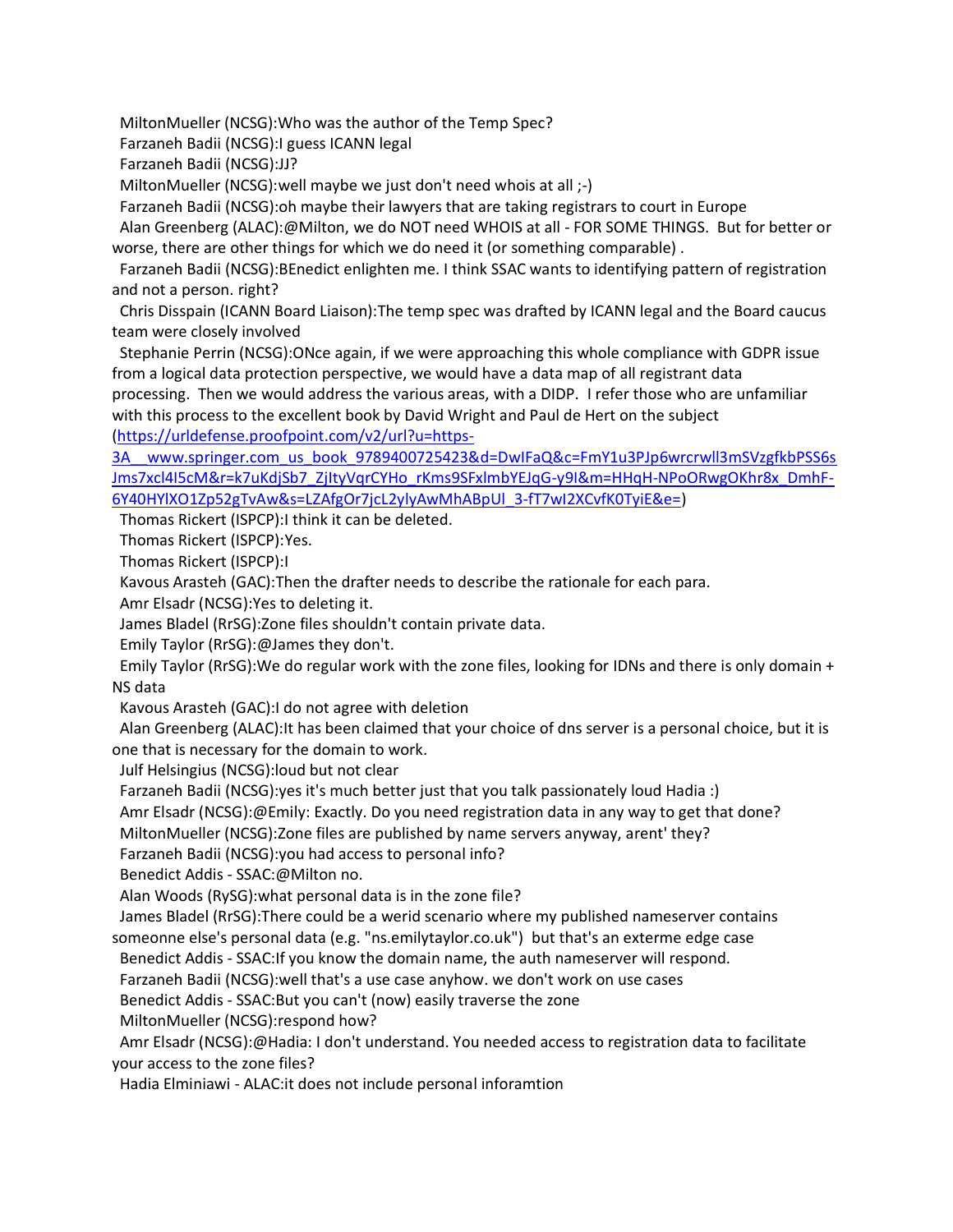Thomas Rickert (ISPCP):Domain Names can be PII, therefore we need to explain why it has to be published. I have not understood why it is really required.

Hadia Elminiawi - ALAC:No amr

Amr Elsadr (NCSG):Ah, thanks, Hadia.

 Thomas Rickert (ISPCP):You can publish domain names in the DNS no problem to perform the contract, publishing it as part of public whois is no problem, too. But zone files??? We need to speak to that.

Alex Deacon - IPC:CZDS 9s what I was thinking about regarding an ICANN purpose.

 Hadia Elminiawi - ALAC:@Amr we used the zone files to try to come up with information that could be useful to the industry

Alex Deacon - IPC:\*is

 Thomas Rickert (ISPCP):CZDS access must be granted to virtually everyone. The reasons on which you can refuse access are virtually never present.

 Mark Svancarek (BC):You have to submit PII to gain access to the CZDS, is that PII ever published externally? I didn't think so

Benedict Addis - SSAC:No Mark, not to my knowledge

 Amr Elsadr (NCSG):@Hadia: Cool. But for the purpose of this exercise, was just curious about 4.4.10 as a purpose for processing gTLD registration data.

MiltonMueller (NCSG):thunder was stolen...

Amr Elsadr (NCSG):@Alan W.: Suspect that you are right.

Benedict Addis - SSAC:@Kurt could we do a show of hands?

James Bladel (RrSG):It's not part of the Registration or the Resolution of the domain

Benedict Addis - SSAC:@Alan yes, spot on!@

 Hadia Elminiawi - ALAC:@Amr it could be a community interest - and I think that it is great that ICANN can help with this

James Bladel (RrSG):+1 Alan W.

Emily Taylor (RrSG):+1 Alan W

Mark Svancarek (BC):I have put up my hand to agree that we remove zone files

Alan Woods (RySG):NP :)

 Stephanie Perrin (NCSG):Another useful document on the DPIA process, endorsed by the Schleswig Holstein DPA (co-author) is available here....shorter, and targetted to GDPR

compliance. [https://urldefense.proofpoint.com/v2/url?u=https-](https://urldefense.proofpoint.com/v2/url?u=https-3A__www.researchgate.net_publication_319276698-5FA-5FProcess-5Ffor-5FData-5FProtection-5FImpact-5FAssessment-5Funder-5Fthe-5FEuropean-5FGeneral-5FData-5FProtection-5FRegulation&d=DwIFaQ&c=FmY1u3PJp6wrcrwll3mSVzgfkbPSS6sJms7xcl4I5cM&r=k7uKdjSb7_ZjItyVqrCYHo_rKms9SFxlmbYEJqG-y9I&m=HHqH-NPoORwgOKhr8x_DmhF-6Y40HYlXO1Zp52gTvAw&s=sjfgFV2PTzYv9viDgwBv_COT1zXZbVOkdZWLCPgKZ98&e=)

[3A\\_\\_www.researchgate.net\\_publication\\_319276698-5FA-5FProcess-5Ffor-5FData-5FProtection-](https://urldefense.proofpoint.com/v2/url?u=https-3A__www.researchgate.net_publication_319276698-5FA-5FProcess-5Ffor-5FData-5FProtection-5FImpact-5FAssessment-5Funder-5Fthe-5FEuropean-5FGeneral-5FData-5FProtection-5FRegulation&d=DwIFaQ&c=FmY1u3PJp6wrcrwll3mSVzgfkbPSS6sJms7xcl4I5cM&r=k7uKdjSb7_ZjItyVqrCYHo_rKms9SFxlmbYEJqG-y9I&m=HHqH-NPoORwgOKhr8x_DmhF-6Y40HYlXO1Zp52gTvAw&s=sjfgFV2PTzYv9viDgwBv_COT1zXZbVOkdZWLCPgKZ98&e=)

[5FImpact-5FAssessment-5Funder-5Fthe-5FEuropean-5FGeneral-5FData-5FProtection-](https://urldefense.proofpoint.com/v2/url?u=https-3A__www.researchgate.net_publication_319276698-5FA-5FProcess-5Ffor-5FData-5FProtection-5FImpact-5FAssessment-5Funder-5Fthe-5FEuropean-5FGeneral-5FData-5FProtection-5FRegulation&d=DwIFaQ&c=FmY1u3PJp6wrcrwll3mSVzgfkbPSS6sJms7xcl4I5cM&r=k7uKdjSb7_ZjItyVqrCYHo_rKms9SFxlmbYEJqG-y9I&m=HHqH-NPoORwgOKhr8x_DmhF-6Y40HYlXO1Zp52gTvAw&s=sjfgFV2PTzYv9viDgwBv_COT1zXZbVOkdZWLCPgKZ98&e=)

[5FRegulation&d=DwIFaQ&c=FmY1u3PJp6wrcrwll3mSVzgfkbPSS6sJms7xcl4I5cM&r=k7uKdjSb7\\_ZjItyVqrC](https://urldefense.proofpoint.com/v2/url?u=https-3A__www.researchgate.net_publication_319276698-5FA-5FProcess-5Ffor-5FData-5FProtection-5FImpact-5FAssessment-5Funder-5Fthe-5FEuropean-5FGeneral-5FData-5FProtection-5FRegulation&d=DwIFaQ&c=FmY1u3PJp6wrcrwll3mSVzgfkbPSS6sJms7xcl4I5cM&r=k7uKdjSb7_ZjItyVqrCYHo_rKms9SFxlmbYEJqG-y9I&m=HHqH-NPoORwgOKhr8x_DmhF-6Y40HYlXO1Zp52gTvAw&s=sjfgFV2PTzYv9viDgwBv_COT1zXZbVOkdZWLCPgKZ98&e=) [YHo\\_rKms9SFxlmbYEJqG-y9I&m=HHqH-NPoORwgOKhr8x\\_DmhF-](https://urldefense.proofpoint.com/v2/url?u=https-3A__www.researchgate.net_publication_319276698-5FA-5FProcess-5Ffor-5FData-5FProtection-5FImpact-5FAssessment-5Funder-5Fthe-5FEuropean-5FGeneral-5FData-5FProtection-5FRegulation&d=DwIFaQ&c=FmY1u3PJp6wrcrwll3mSVzgfkbPSS6sJms7xcl4I5cM&r=k7uKdjSb7_ZjItyVqrCYHo_rKms9SFxlmbYEJqG-y9I&m=HHqH-NPoORwgOKhr8x_DmhF-6Y40HYlXO1Zp52gTvAw&s=sjfgFV2PTzYv9viDgwBv_COT1zXZbVOkdZWLCPgKZ98&e=)

[6Y40HYlXO1Zp52gTvAw&s=sjfgFV2PTzYv9viDgwBv\\_COT1zXZbVOkdZWLCPgKZ98&e=](https://urldefense.proofpoint.com/v2/url?u=https-3A__www.researchgate.net_publication_319276698-5FA-5FProcess-5Ffor-5FData-5FProtection-5FImpact-5FAssessment-5Funder-5Fthe-5FEuropean-5FGeneral-5FData-5FProtection-5FRegulation&d=DwIFaQ&c=FmY1u3PJp6wrcrwll3mSVzgfkbPSS6sJms7xcl4I5cM&r=k7uKdjSb7_ZjItyVqrCYHo_rKms9SFxlmbYEJqG-y9I&m=HHqH-NPoORwgOKhr8x_DmhF-6Y40HYlXO1Zp52gTvAw&s=sjfgFV2PTzYv9viDgwBv_COT1zXZbVOkdZWLCPgKZ98&e=) (file under educational efforts, or what we ought to be doing at this point)

Stephanie Perrin (NCSG):Useful also in that is crosslinks to relevant standards

 James Bladel (RrSG):But domains don't work (resolve) unless they are published. So registering a domain with your personal data touches on Consent, fulfilment of contract/service, etc.

MiltonMueller (NCSG):right Marc, that was very confusing reference to IANA

 Hadia Elminiawi - ALAC:I think we need to take another look at the zone files to make sure that no personal information is there

Benedict Addis - SSAC:@Hadia we really don't

Hadia Elminiawi - ALAC:@benedict ok agree

 MiltonMueller (NCSG):right @James, FQ domains must be published and accessible by anyoneon the internet if they are to work

Emily Taylor (RrSG):@Hadia, please believe me, the zone files do not contain registration data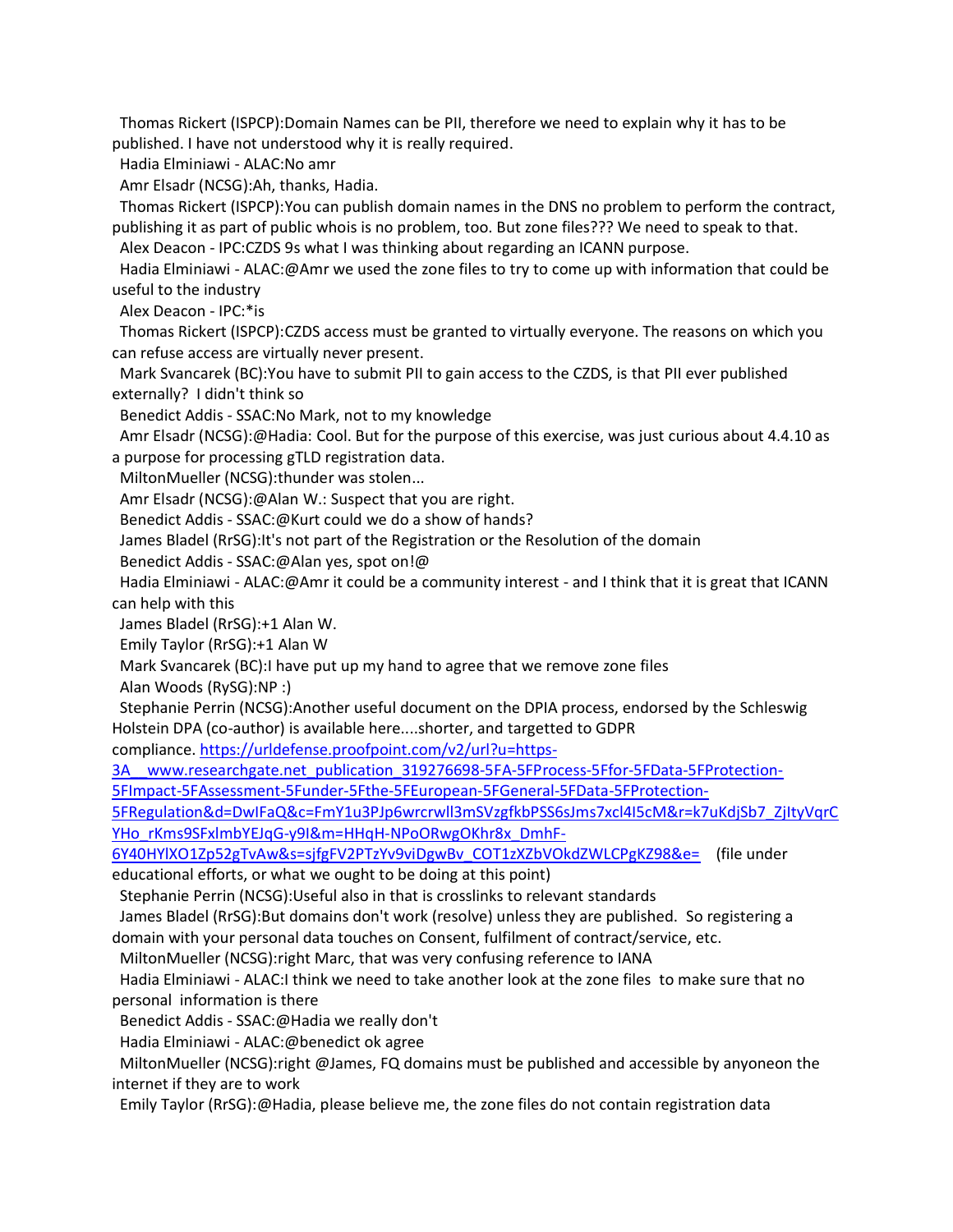Alan Greenberg (ALAC):@Hadia, it depends on whether you consider the domain name and the DNS servers as personal data.

Emily Taylor (RrSG):or registrant data I should say

Benedict Addis - SSAC:Here's an example of a zone

file: [https://urldefense.proofpoint.com/v2/url?u=http-3A\\_\\_www.mygreatname.com\\_how-2Ddns-](https://urldefense.proofpoint.com/v2/url?u=http-3A__www.mygreatname.com_how-2Ddns-2Dzone-2Dfile-2Dworks_nameserver-2De13.gif&d=DwIFaQ&c=FmY1u3PJp6wrcrwll3mSVzgfkbPSS6sJms7xcl4I5cM&r=k7uKdjSb7_ZjItyVqrCYHo_rKms9SFxlmbYEJqG-y9I&m=HHqH-NPoORwgOKhr8x_DmhF-6Y40HYlXO1Zp52gTvAw&s=dPfwG2PQgrHwwAZg6ppWzbylapZ15Wf6r9kv4_RByY4&e=)[2Dzone-2Dfile-2Dworks\\_nameserver-](https://urldefense.proofpoint.com/v2/url?u=http-3A__www.mygreatname.com_how-2Ddns-2Dzone-2Dfile-2Dworks_nameserver-2De13.gif&d=DwIFaQ&c=FmY1u3PJp6wrcrwll3mSVzgfkbPSS6sJms7xcl4I5cM&r=k7uKdjSb7_ZjItyVqrCYHo_rKms9SFxlmbYEJqG-y9I&m=HHqH-NPoORwgOKhr8x_DmhF-6Y40HYlXO1Zp52gTvAw&s=dPfwG2PQgrHwwAZg6ppWzbylapZ15Wf6r9kv4_RByY4&e=)

[2De13.gif&d=DwIFaQ&c=FmY1u3PJp6wrcrwll3mSVzgfkbPSS6sJms7xcl4I5cM&r=k7uKdjSb7\\_ZjItyVqrCYH](https://urldefense.proofpoint.com/v2/url?u=http-3A__www.mygreatname.com_how-2Ddns-2Dzone-2Dfile-2Dworks_nameserver-2De13.gif&d=DwIFaQ&c=FmY1u3PJp6wrcrwll3mSVzgfkbPSS6sJms7xcl4I5cM&r=k7uKdjSb7_ZjItyVqrCYHo_rKms9SFxlmbYEJqG-y9I&m=HHqH-NPoORwgOKhr8x_DmhF-6Y40HYlXO1Zp52gTvAw&s=dPfwG2PQgrHwwAZg6ppWzbylapZ15Wf6r9kv4_RByY4&e=) [o\\_rKms9SFxlmbYEJqG-y9I&m=HHqH-NPoORwgOKhr8x\\_DmhF-](https://urldefense.proofpoint.com/v2/url?u=http-3A__www.mygreatname.com_how-2Ddns-2Dzone-2Dfile-2Dworks_nameserver-2De13.gif&d=DwIFaQ&c=FmY1u3PJp6wrcrwll3mSVzgfkbPSS6sJms7xcl4I5cM&r=k7uKdjSb7_ZjItyVqrCYHo_rKms9SFxlmbYEJqG-y9I&m=HHqH-NPoORwgOKhr8x_DmhF-6Y40HYlXO1Zp52gTvAw&s=dPfwG2PQgrHwwAZg6ppWzbylapZ15Wf6r9kv4_RByY4&e=)

[6Y40HYlXO1Zp52gTvAw&s=dPfwG2PQgrHwwAZg6ppWzbylapZ15Wf6r9kv4\\_RByY4&e=](https://urldefense.proofpoint.com/v2/url?u=http-3A__www.mygreatname.com_how-2Ddns-2Dzone-2Dfile-2Dworks_nameserver-2De13.gif&d=DwIFaQ&c=FmY1u3PJp6wrcrwll3mSVzgfkbPSS6sJms7xcl4I5cM&r=k7uKdjSb7_ZjItyVqrCYHo_rKms9SFxlmbYEJqG-y9I&m=HHqH-NPoORwgOKhr8x_DmhF-6Y40HYlXO1Zp52gTvAw&s=dPfwG2PQgrHwwAZg6ppWzbylapZ15Wf6r9kv4_RByY4&e=)

Thomas Rickert (ISPCP):putting the name in the DNS is no problem

Emily Taylor (RrSG):+1 Marc

Thomas Rickert (ISPCP):Granting access to zone files to whoever asks for it is a problem

Matt Serlin (RrSG):agree with Marc on PII relative to zone fine information

 Benedict Addis - SSAC:@Thomas That's not really relevant to this exercise. I also feel you are advocating for a position here.

 Thomas Rickert (ISPCP):I am sure it is a processing activity and it needs to be covered. If not here, then elsewhere.

Amr Elsadr (NCSG):Agree with Marc.

Benedict Addis - SSAC:@Thomas ok!

Alex Deacon - IPC:+James - agree with that!

Ashley Heineman (GAC):+1 James

 Farzaneh Badii (NCSG):someone who registers a domain name with their personal info have not consented to it? I wonder

 Benedict Addis - SSAC:@Farzi, no James's example was registering a domain name with someone ELSE's data

James Bladel (RrSG):@Benedict - correct. A weird form of "doxxing"

Benedict Addis - SSAC:Hehehe!

Farzaneh Badii (NCSG):ohhh yes

Farzaneh Badii (NCSG):I always wanted to own miltonmueller.org

Diane Plaut (IPC):+James,

Benedict Addis - SSAC:Hadia - where do you see an email address in a zone file?

Chris Disspain (ICANN Board Liaison):I'll take miltonmueller.global

Farzaneh Badii (NCSG):haha

Farzaneh Badii (NCSG):oh sorry. I said haha. please forgive me.

Alan Woods (RySG):+1 milton

Benedict Addis - SSAC:Forgiven.

 Thomas Rickert (ISPCP):I think we are still conflating a few points. The fact that domain names can be PII does not mean they cannot be processed to make them work in the DNS. Iit is however, problematic, to process the data in other ways that the registrant did not expect, such as zone file access. I am not saying that is a show stopper. We just need to explain it and reflect it in the record of processing activities.

Ashley Heineman (GAC):Delete... move on.

Alex Deacon - IPC:no objection here.

Thomas Rickert (ISPCP):As long as ICANN covers it, we can delete it.

Hadia Elminiawi - ALAC:@benedict first line (Start of authority)

MiltonMueller (NCSG):@chris - welcome to it! spreading my fame

Thomas Rickert (ISPCP):But it must be covered somewhere.

Chris Disspain (ICANN Board Liaison):I live to serve, Milton!